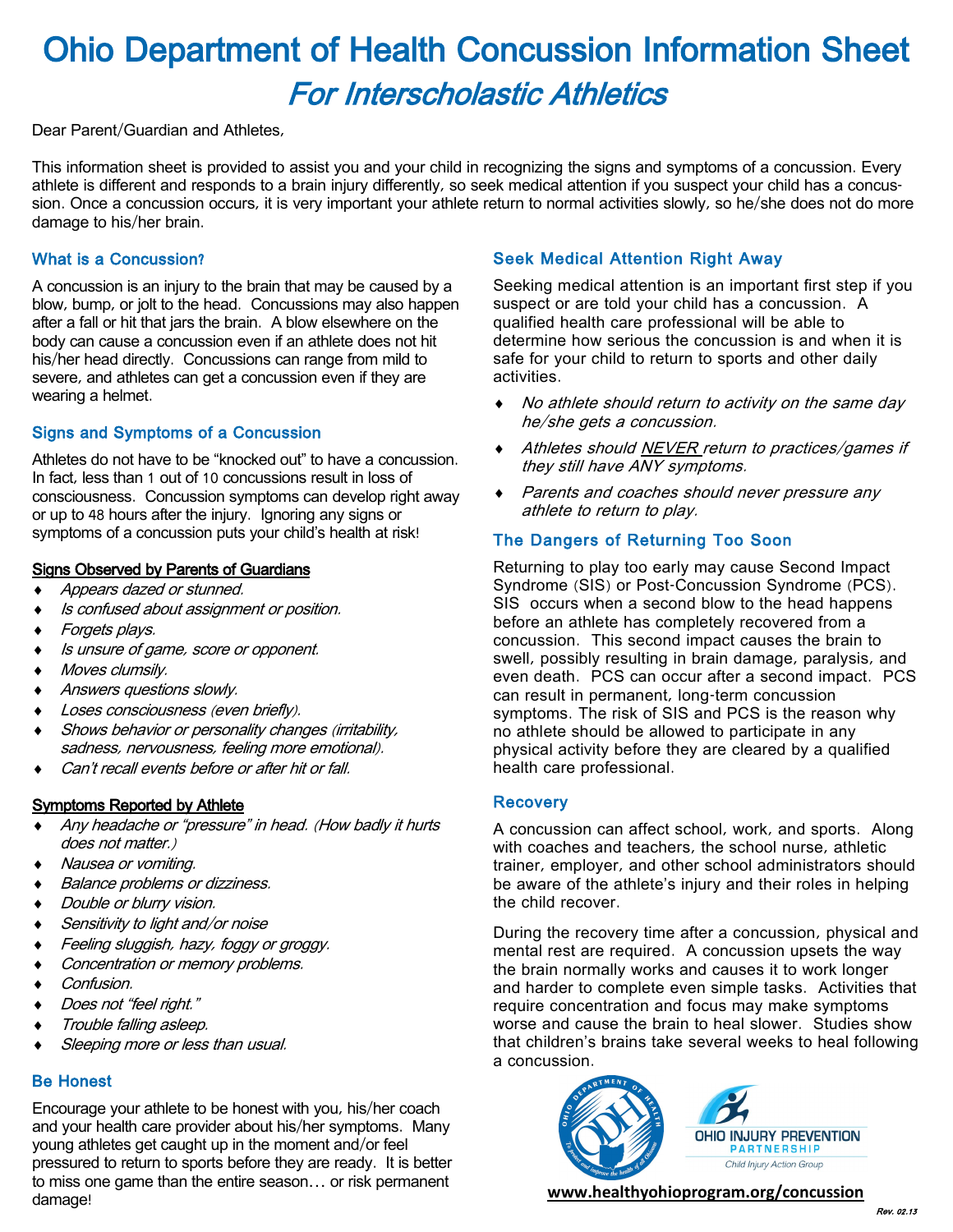### What is a Concussion?

- 1. Be sure your child gets plenty of rest and enough sleep at night – no late nights. Keep the same bedtime weekdays and weekends.
- 2. Encourage daytime naps or rest breaks when your child feels tired or worn-out.
- 3. Limit your child's activities that require a lot of thinking or concentration (including social activities, homework, video games, texting, computer, driving, job-related activities, movies, parties). These activities can slow the brain's recovery.
- 4. Limit your child's physical activity, especially those activities where another injury or blow to the head may occur.
- 5. Have your qualified health care professional check your child's symptoms at different times to help guide recovery.

## Returning to School

- 1. Your athlete may need to initially return to school on a limited basis, for example for only half-days, at first. This should be done under the supervision of a qualified health care professional.
- 2. Inform teacher(s), school counselor or administrator(s) about the injury and symptoms. School personnel should be instructed to watch for:
	- a. Increased problems paying attention.

b. Increased problems remembering or learning new information.

c. Longer time needed to complete tasks or assignments.

d. Greater irritability and decreased ability to cope with stress.

e. Symptoms worsen (headache, tiredness) when doing schoolwork.

- 3. Be sure your child takes multiple breaks during study time and watch for worsening of symptoms.
- 4. If your child is still having concussion symptoms, he/ she may need extra help with school‐related activities. As the symptoms decrease during recovery, the extra help or supports can be removed gradually.

#### **Resources**

ODH Violence and Injury Prevention Program  [www.healthyohioprogram.org/vipp/injury.aspx](http://www.healthyohioprogram.org/vipp/injury.aspx) 

Centers for Disease Control and Prevention [www.cdc.gov/Concussion](http://www.cdc.gov/Concussion) 

National Federation of State High School Associations [www.nfhs.org](http://www.nfhs.org) 

Brain Injury Association of America [www.biausa.org/](http://www.biausa.org/) 

### Returning to Play

- 1. Returning to play is specific for each person, depending on the sport. Ohio law requires written permission from a health care provider before an athlete can return to play. Follow instructions and guidance provided by a health care professional. It is important that you, your child and your child's coach follow these instructions carefully.
- 2. Your child should NEVER return to play if he/she still has ANY symptoms. (Be sure that your child does not have any symptoms at rest and while doing any physical activity and/or activities that require a lot of thinking or concentration).
- 3. Be sure that the athletic trainer, coach and physical education teacher are aware of your child's injury and symptoms.
- 4. Your athlete should complete a step-by-step exercise -based progression, under the direction of a qualified healthcare professional.
- 5. A sample activity progression is listed below. Generally, each step should take no less than 24 hours so that your child's full recovery would take about one week once they have no symptoms at rest and with moderate exercise.\*

#### Sample Activity Progression\*

**Step 1**: Low levels of non-contact physical activity, provided NO SYMPTOMS return during or after activity. (Examples: walking, light jogging, and easy stationary biking for 20‐30 minutes).

Step 2: Moderate, non-contact physical activity, provided NO SYMPTOMS return during or after activity. (Examples: moderate jogging, brief sprint running, moderate stationary biking, light calisthenics, and sport‐ specific drills without contact or collisions for 30‐<sup>45</sup> minutes).

Step 3: Heavy, non-contact physical activity, provided NO SYMPTOMS return during or after activity. (Examples: extensive sprint running, high intensity stationary biking, resistance exercise with machines and free weights, more intense non‐contact sports specific drills, agility training and jumping drills for 45‐<sup>60</sup> minutes).

**Step 4:** Full contact in controlled practice or scrimmage.

Step 5: Full contact in game play.

\*If any symptoms occur, the athlete should drop back to the previous step and try to progress again after a 24 hour rest period.



**Ohio Department of Health** Violence and Injury Prevention Program 246 North High Street, 8th Floor Columbus, OH 43215 (614) 466-2144

**www.healthyohioprogram.org/concussion**